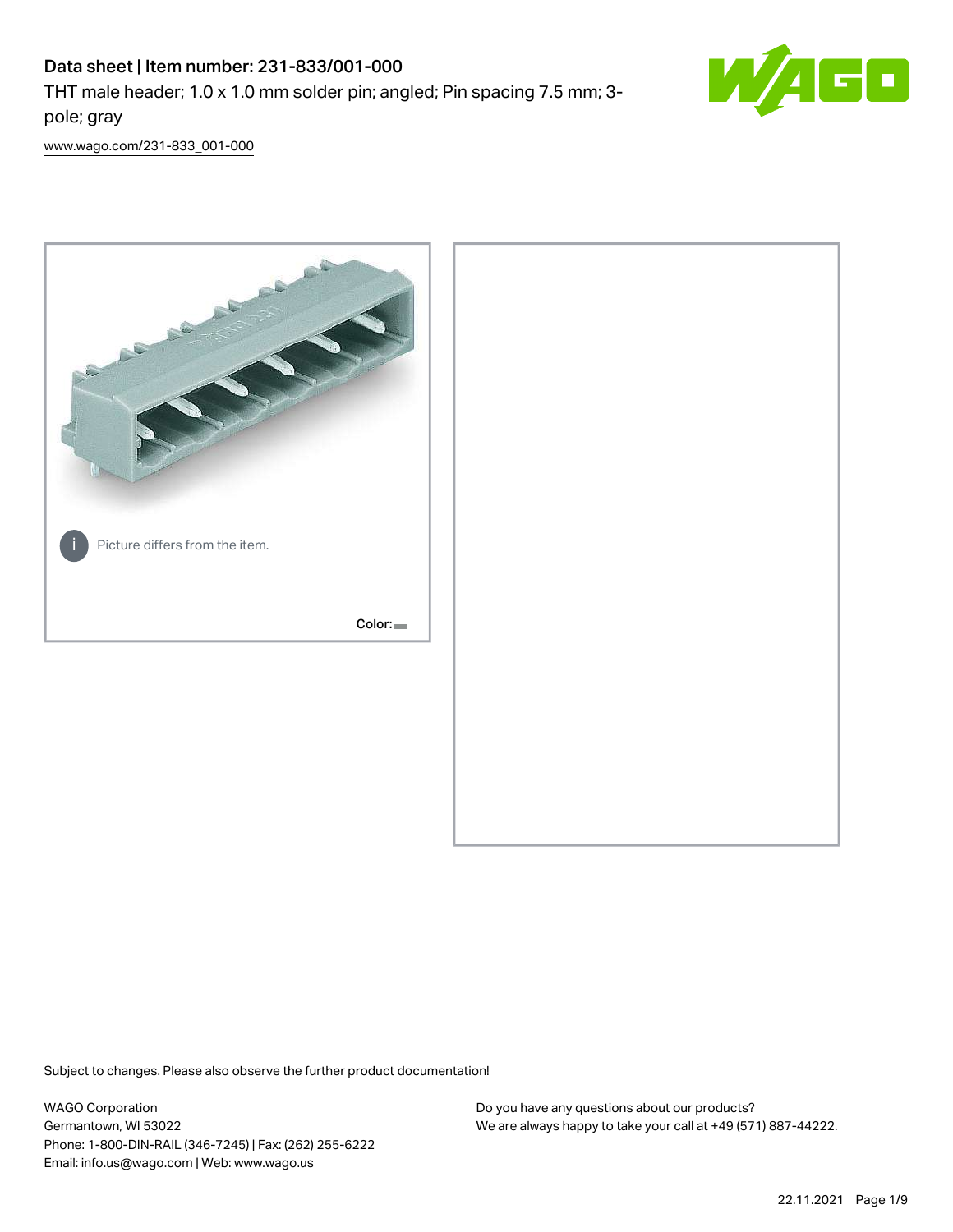



```
L = (pole no. -1) x pin spacing +8.2 mm
```
 $L_1 = L + 5$  mm

```
L_2 = L_1 + 7.4 mm
```
### Item description

- Horizontal or vertical PCB mounting via straight or angled solder pins  $\blacksquare$
- $\blacksquare$ Pin cross-section: 1 x 1 mm
- $\blacksquare$ With coding fingers

Subject to changes. Please also observe the further product documentation! Data

WAGO Corporation Germantown, WI 53022 Phone: 1-800-DIN-RAIL (346-7245) | Fax: (262) 255-6222 Email: info.us@wago.com | Web: www.wago.us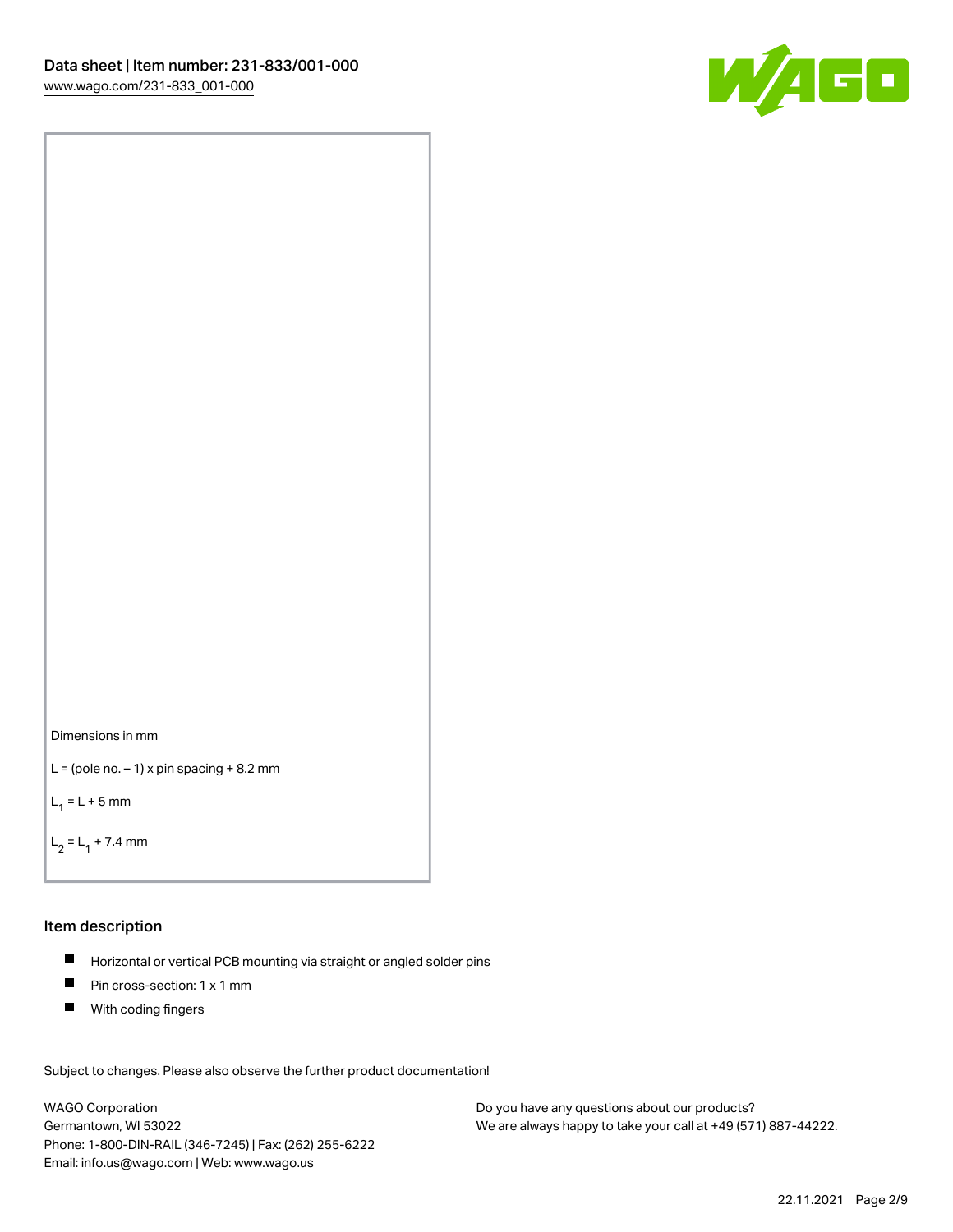

# Data Notes

| Safety information 1 | The <i>MCS – MULTI CONNECTION SYSTEM</i> includes connectors<br>without breaking capacity in accordance with DIN EN 61984. When<br>used as intended, these connectors must not be connected<br>/disconnected when live or under load. The circuit design should<br>ensure header pins, which can be touched, are not live when<br>unmated. |
|----------------------|--------------------------------------------------------------------------------------------------------------------------------------------------------------------------------------------------------------------------------------------------------------------------------------------------------------------------------------------|
| Variants:            | Other pole numbers<br>3.8 mm pin projection for male headers with straight solder pins<br>Gold-plated or partially gold-plated contact surfaces<br>Other versions (or variants) can be requested from WAGO Sales or<br>configured at https://configurator.wago.com/                                                                        |

# Electrical data

# IEC Approvals

| Ratings per                 | IEC/EN 60664-1                                                        |
|-----------------------------|-----------------------------------------------------------------------|
| Rated voltage (III / 3)     | 500 V                                                                 |
| Rated surge voltage (III/3) | 6 <sub>k</sub> V                                                      |
| Rated voltage (III/2)       | 630 V                                                                 |
| Rated surge voltage (III/2) | 6 kV                                                                  |
| Nominal voltage (II/2)      | 1000V                                                                 |
| Rated surge voltage (II/2)  | 6 kV                                                                  |
| Rated current               | 12A                                                                   |
| Legend (ratings)            | $(III / 2)$ $\triangle$ Overvoltage category III / Pollution degree 2 |

# UL Approvals

| Approvals per                  | UL 1059 |
|--------------------------------|---------|
| Rated voltage UL (Use Group B) | 300 V   |
| Rated current UL (Use Group B) | 10 A    |
| Rated voltage UL (Use Group D) | 300 V   |
| Rated current UL (Use Group D) | 10 A    |

## Ratings per UL

| Rated voltage UL 1977 | 600 V |
|-----------------------|-------|
| Rated current UL 1977 | 10 A  |

| <b>WAGO Corporation</b>                                | Do you have any questions about our products?                 |
|--------------------------------------------------------|---------------------------------------------------------------|
| Germantown, WI 53022                                   | We are always happy to take your call at +49 (571) 887-44222. |
| Phone: 1-800-DIN-RAIL (346-7245)   Fax: (262) 255-6222 |                                                               |
| Email: info.us@wago.com   Web: www.wago.us             |                                                               |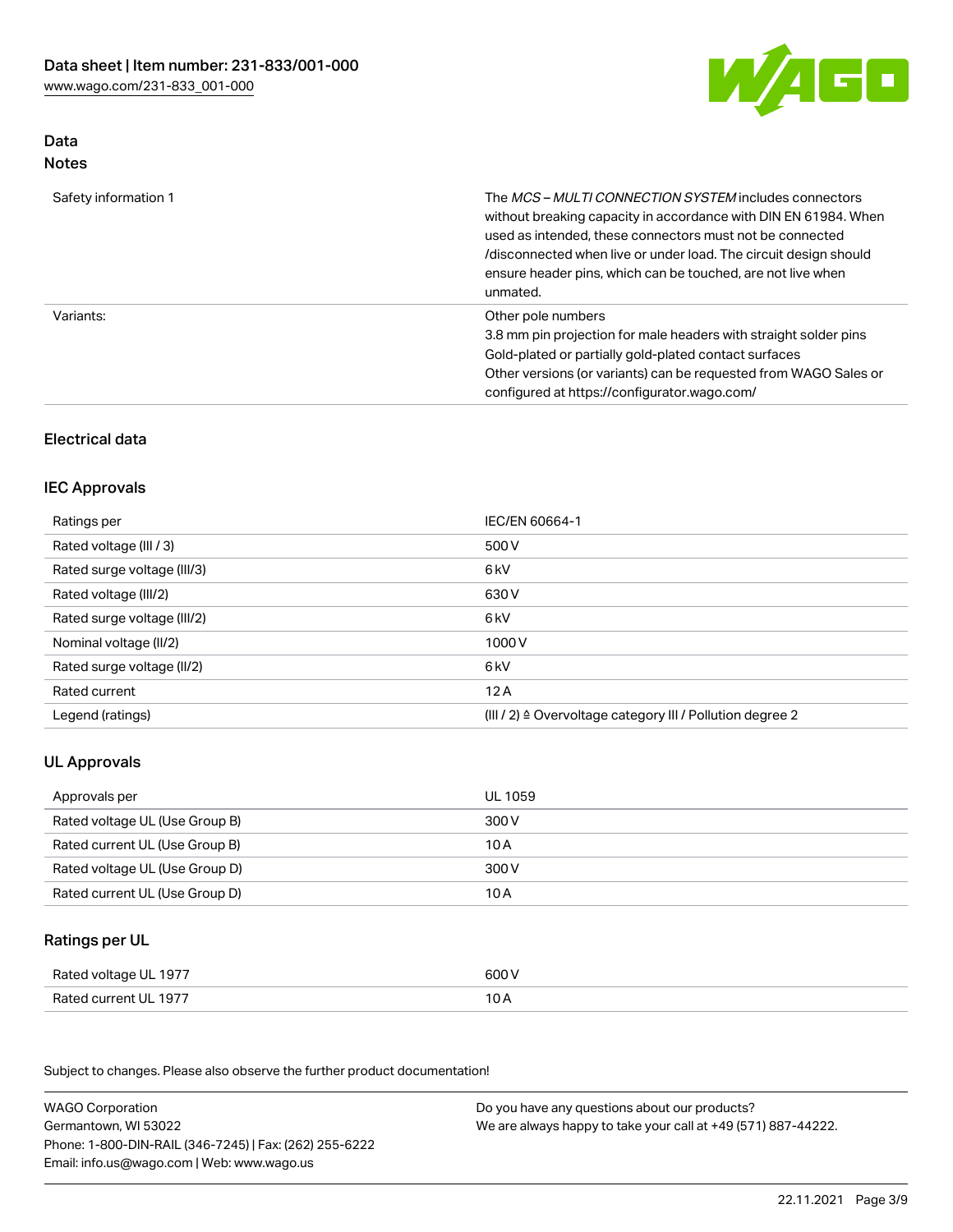

# CSA Approvals

| Approvals per                   | CSA   |
|---------------------------------|-------|
| Rated voltage CSA (Use Group B) | 300 V |
| Rated current CSA (Use Group B) | 10 A  |
| Rated voltage CSA (Use Group D) | 300 V |
| Rated current CSA (Use Group D) | 10 A  |

# Connection data

| Total number of potentials |  |
|----------------------------|--|
| Number of connection types |  |
| Number of levels           |  |

#### Connection 1

| Number of poles |  |
|-----------------|--|
|-----------------|--|

# Physical data

| Pin spacing                          | 7.5 mm / 0.295 inch  |
|--------------------------------------|----------------------|
| Width                                | 23.2 mm / 0.913 inch |
| Height                               | 12.2 mm / 0.48 inch  |
| Height from the surface              | 8.4 mm / 0.331 inch  |
| Depth                                | 12 mm / 0.472 inch   |
| Solder pin length                    | 3.8 <sub>mm</sub>    |
| Solder pin dimensions                | $1 \times 1$ mm      |
| Drilled hole diameter with tolerance | $1.4$ $(+0.1)$ mm    |

# Plug-in connection

| Contact type (pluggable connector) | Male connector/plug |
|------------------------------------|---------------------|
| Connector (connection type)        | for PCB             |
| Mismating protection               | No                  |
| Mating direction to the PCB        | 0°                  |
| Locking of plug-in connection      | Without             |

# PCB contact

| PCB Contact            | тнт                                      |
|------------------------|------------------------------------------|
| Solder pin arrangement | over the entire male connector (in-line) |

| <b>WAGO Corporation</b>                                | Do you have any questions about our products?                 |
|--------------------------------------------------------|---------------------------------------------------------------|
| Germantown, WI 53022                                   | We are always happy to take your call at +49 (571) 887-44222. |
| Phone: 1-800-DIN-RAIL (346-7245)   Fax: (262) 255-6222 |                                                               |
| Email: info.us@wago.com   Web: www.wago.us             |                                                               |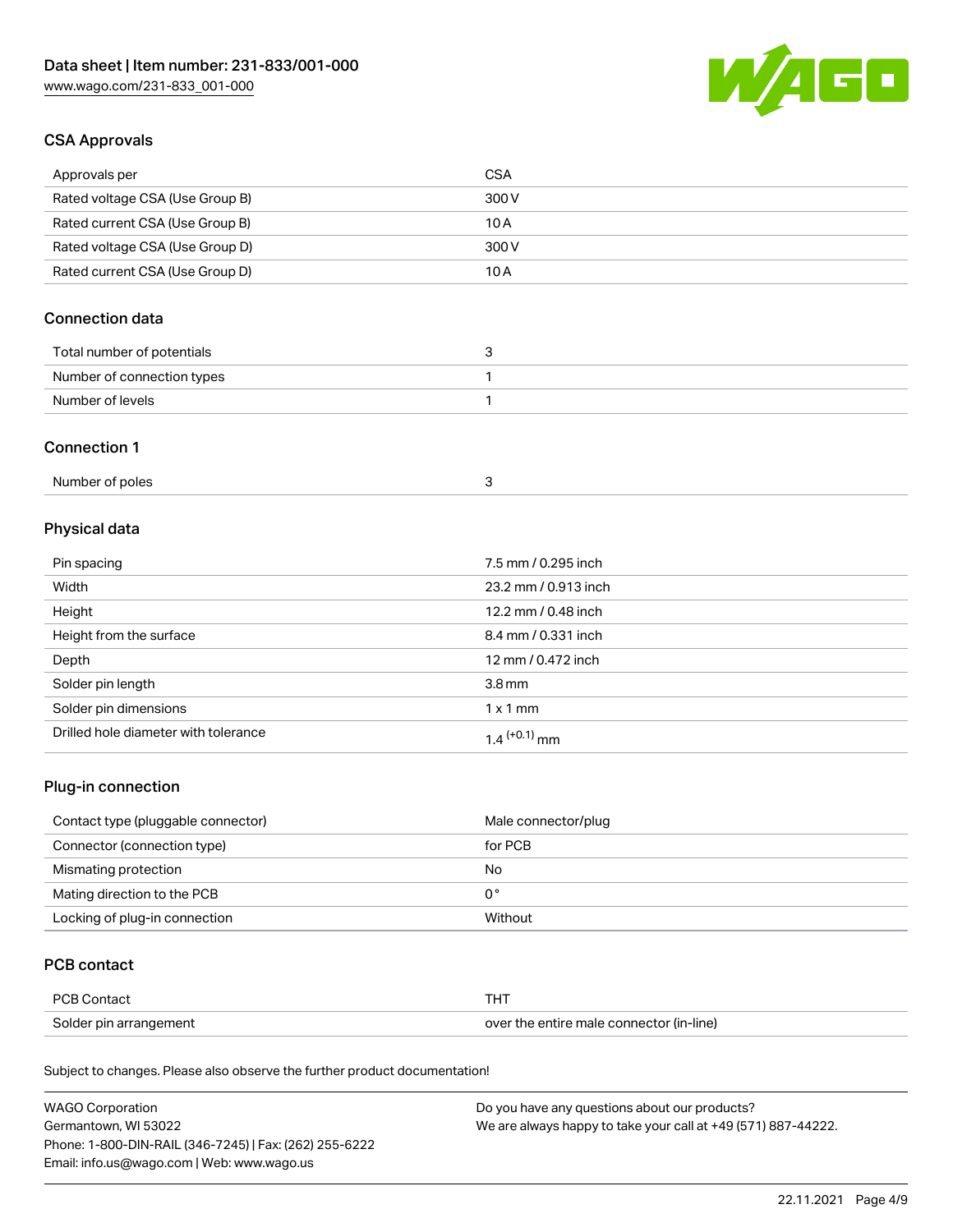

Number of solder pins per potential 1

## Material data

| Color                       | gray                                    |
|-----------------------------|-----------------------------------------|
| Material group              |                                         |
| Insulation material         | Polyamide (PA66)                        |
| Flammability class per UL94 | V <sub>0</sub>                          |
| Contact material            | Electrolytic copper ( $E_{\text{Cu}}$ ) |
| Contact plating             | tin-plated                              |
| Fire load                   | $0.026$ MJ                              |
| Weight                      | 1.3 <sub>g</sub>                        |

## Environmental requirements

Limit temperature range  $-60... +100$  °C

## Commercial data

| Product Group         | 3 (Multi Conn. System) |
|-----------------------|------------------------|
| PU (SPU)              | 200 Stück              |
| Packaging type        | box                    |
| Country of origin     | DE                     |
| <b>GTIN</b>           | 4044918868068          |
| Customs tariff number | 8536694040             |

## Approvals / Certificates

#### Country specific Approvals

| Logo               | Approval                                            | <b>Additional Approval Text</b> | Certificate<br>name |
|--------------------|-----------------------------------------------------|---------------------------------|---------------------|
|                    | <b>CB</b><br><b>DEKRA Certification B.V.</b>        | IEC 61984                       | NL-39756            |
|                    | <b>CSA</b><br>DEKRA Certification B.V.              | C <sub>22.2</sub>               | 1466354             |
| EMA<br><b>NEUR</b> | <b>KEMA/KEUR</b><br><b>DEKRA Certification B.V.</b> | EN 61984                        | 2190761.01          |

| <b>WAGO Corporation</b>                                | Do you have any questions about our products?                 |
|--------------------------------------------------------|---------------------------------------------------------------|
| Germantown, WI 53022                                   | We are always happy to take your call at +49 (571) 887-44222. |
| Phone: 1-800-DIN-RAIL (346-7245)   Fax: (262) 255-6222 |                                                               |
| Email: info.us@wago.com   Web: www.wago.us             |                                                               |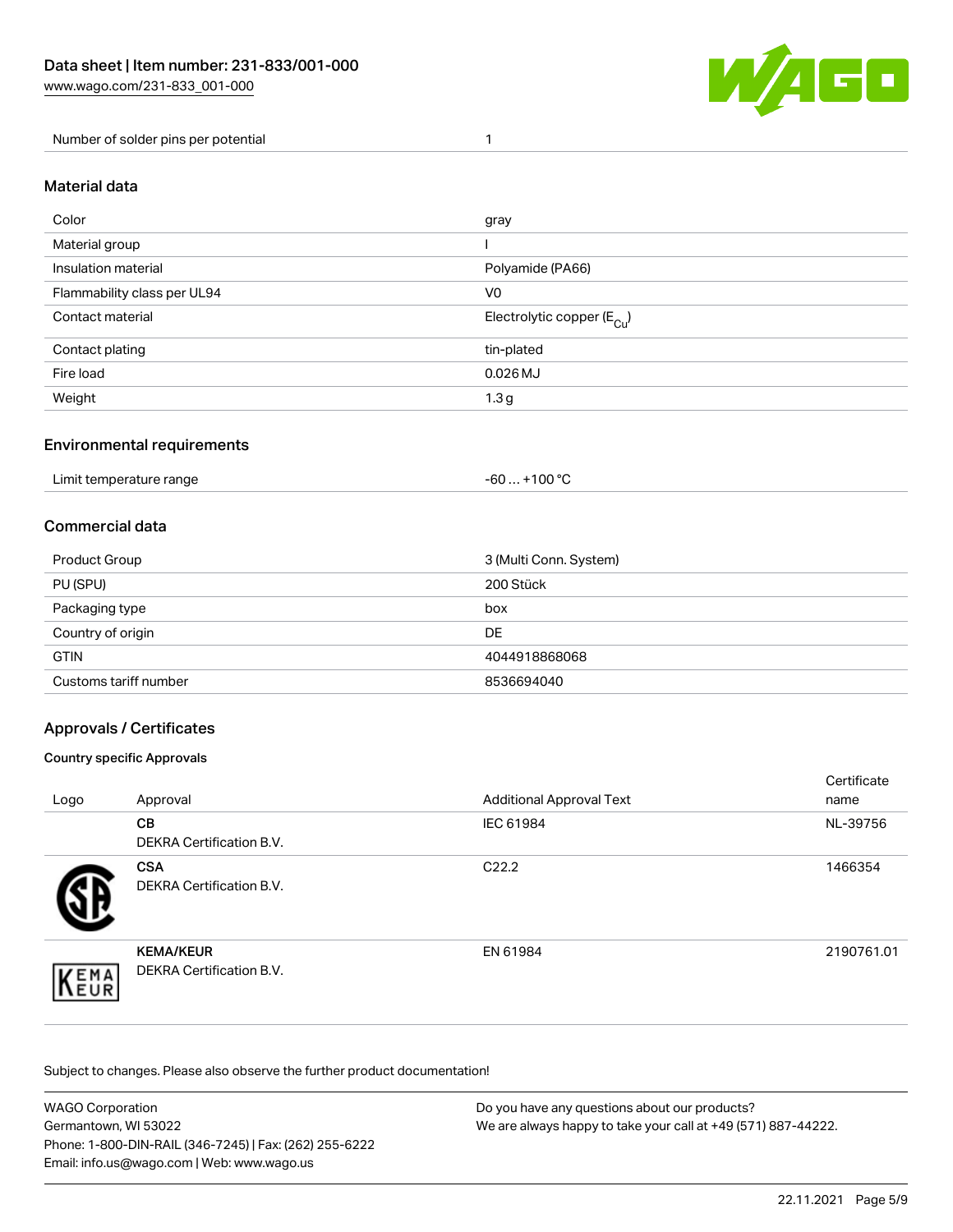

#### Ship Approvals

|                          | $ -$                                      | .                               | _ _ _ _ _                          |
|--------------------------|-------------------------------------------|---------------------------------|------------------------------------|
| Logo                     | Approval                                  | <b>Additional Approval Text</b> | Certificate<br>name                |
| <b>UL-Approvals</b>      |                                           |                                 |                                    |
| <b>BUREAU</b><br>VERITAS | BV<br>Bureau Veritas S.A.                 | <b>IEC 60998</b>                | 11915/D0<br><b>BV</b>              |
| ABS.                     | <b>ABS</b><br>American Bureau of Shipping | $\overline{\phantom{a}}$        | $19 -$<br>HG1869876-<br><b>PDA</b> |
| Logo                     | Approval                                  | <b>Additional Approval Text</b> | Certificate<br>name                |

|                            | <b>UR</b>                      | <b>UL 1059</b> | E45172 |
|----------------------------|--------------------------------|----------------|--------|
| $\boldsymbol{\mathcal{A}}$ | Underwriters Laboratories Inc. |                |        |
|                            |                                |                |        |
|                            | <b>UR</b>                      | <b>UL 1977</b> | E45171 |
|                            | Underwriters Laboratories Inc. |                |        |
|                            |                                |                |        |

#### Counterpart

|                 | Item no.231-203/026-000<br>Female plug; 3-pole; 12 AWG max; pin spacing 7.5 mm; 1 conductor per pole; gray                                                                                              | www.wago.com/231-203<br>$1026 - 000$  |
|-----------------|---------------------------------------------------------------------------------------------------------------------------------------------------------------------------------------------------------|---------------------------------------|
|                 | Item no.231-2203/026-000<br>2-conductor female connector; Push-in CAGE CLAMP <sup>®</sup> ; 2.5 mm <sup>2</sup> ; Pin spacing 7.5 mm; 3-pole; with<br>integrated end plate; 2,50 mm <sup>2</sup> ; gray | www.wago.com/231-2203<br>$1026 - 000$ |
|                 | Item no.231-2203/037-000<br>2-conductor female connector; Push-in CAGE CLAMP <sup>®</sup> ; 2.5 mm <sup>2</sup> ; Pin spacing 7.5 mm; 3-pole; Lateral<br>locking levers; 2,50 mm <sup>2</sup> ; gray    | www.wago.com/231-2203<br>/037-000     |
|                 | Item no.2231-203/026-000<br>Female plug; 3-pole; push-button; 12 AWG max; pin spacing 7.5 mm; 1-conductor per pole; gray                                                                                | www.wago.com/2231-203<br>$1026 - 000$ |
| <b>Contract</b> | Item no.2231-203/031-000<br>Female plug; 3-pole; push-button; mounting flange; 12 AWG max; pin spacing 7.5 mm; 1-conductor per<br>pole; gray                                                            | www.wago.com/2231-203<br>/031-000     |

Item no.2231-203/037-000

Subject to changes. Please also observe the further product documentation!

WAGO Corporation Germantown, WI 53022 Phone: 1-800-DIN-RAIL (346-7245) | Fax: (262) 255-6222 Email: info.us@wago.com | Web: www.wago.us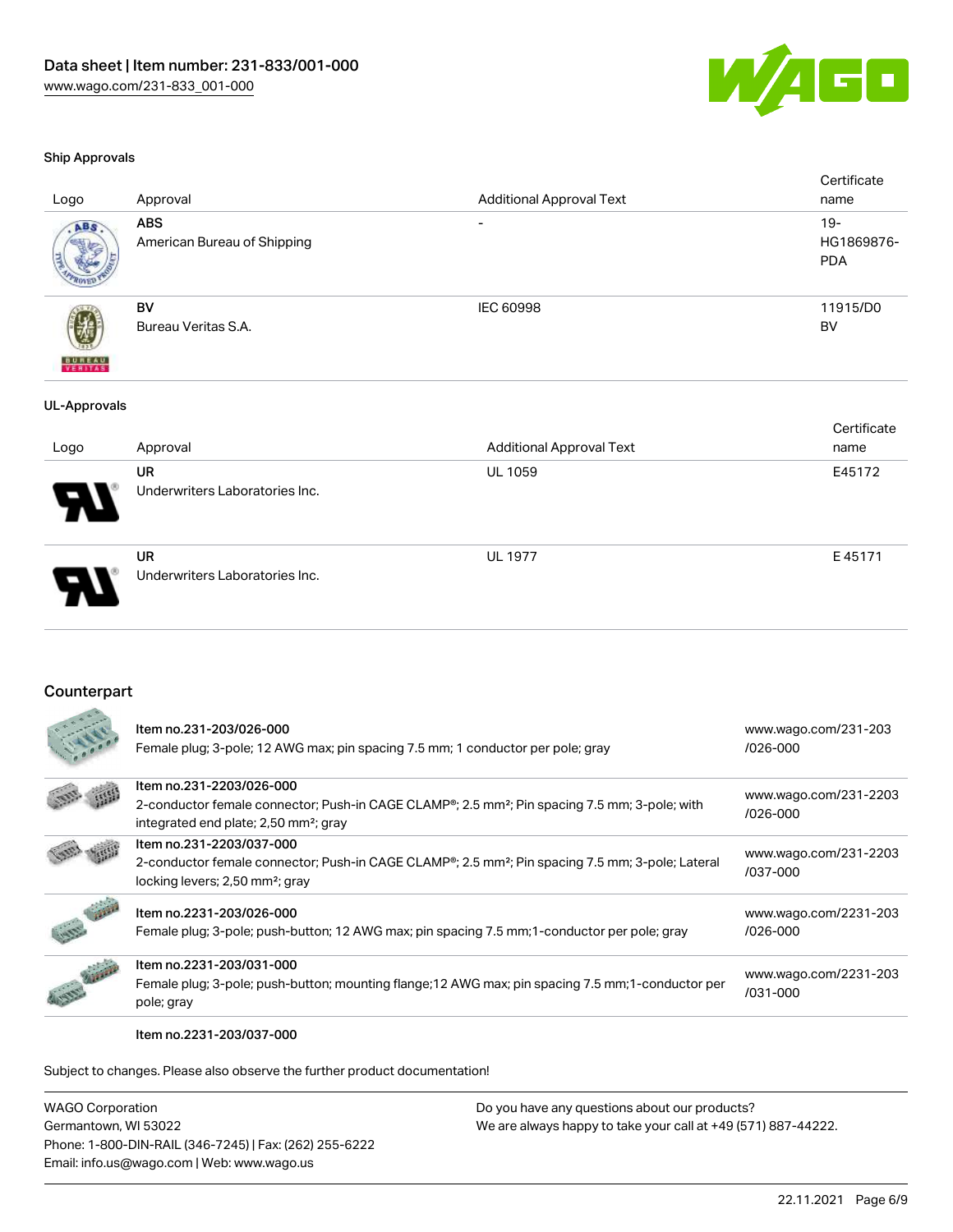# Data sheet | Item number: 231-833/001-000





| www.wago.com/231-833 001-000                                                                                                                                   |                                  |
|----------------------------------------------------------------------------------------------------------------------------------------------------------------|----------------------------------|
| Female plug; 3-pole; push-button; locking lever; 12 AWG max; pin spacing 7.5 mm; 1-conductor per pole; www.wago.com/2231-203<br>gray                           | /037-000                         |
| Item no.231-203/037-000<br>Female plug; 3-pole; locking lever; 12 AWG max; pin spacing 7.5 mm; 1 conductor per pole; gray                                      | www.wago.com/231-203<br>/037-000 |
| Item no.231-203/031-000<br>Female plug; 3-pole; mounting flange; 12 AWG max; pin spacing 7.5 mm; 1 conductor per pole; gray                                    | www.wago.com/231-203<br>/031-000 |
| Item no.732-103/026-000<br>1-conductor female connector, angled; CAGE CLAMP®; 2.5 mm <sup>2</sup> ; Pin spacing 7.5 mm; 3-pole; 2,50 mm <sup>2</sup> ;<br>gray | www.wago.com/732-103<br>/026-000 |

## Optional accessories

#### Coding

| Intermediate plate                                                                                                                                                                                                                                                                                                                                  |                                                                  |                      |
|-----------------------------------------------------------------------------------------------------------------------------------------------------------------------------------------------------------------------------------------------------------------------------------------------------------------------------------------------------|------------------------------------------------------------------|----------------------|
| $\begin{picture}(20,20) \put(0,0){\line(1,0){10}} \put(15,0){\line(1,0){10}} \put(15,0){\line(1,0){10}} \put(15,0){\line(1,0){10}} \put(15,0){\line(1,0){10}} \put(15,0){\line(1,0){10}} \put(15,0){\line(1,0){10}} \put(15,0){\line(1,0){10}} \put(15,0){\line(1,0){10}} \put(15,0){\line(1,0){10}} \put(15,0){\line(1,0){10}} \put(15,0){\line(1$ | Item no.: 231-500<br>Spacer; for formation of groups; light gray | www.wago.com/231-500 |
| Coding                                                                                                                                                                                                                                                                                                                                              |                                                                  |                      |
| <b>Contract Contract Contract</b>                                                                                                                                                                                                                                                                                                                   | Item no.: 231-130<br>Coding key; snap-on type; light gray        | www.wago.com/231-130 |

# Downloads

Documentation

# Additional Information

| Auditional Information |            |        |          |
|------------------------|------------|--------|----------|
| Technical explanations | 2019 Apr 3 | pdf    | Download |
|                        |            | 2.0 MB |          |

#### CAD files

# CAD data

| 2D/3D Models 231-833/001-000      | URL | Download |
|-----------------------------------|-----|----------|
| <b>CAE data</b>                   |     |          |
| EPLAN Data Portal 231-833/001-000 | URL | Download |
| ZUKEN Portal 231-833/001-000      | URL | Download |

| <b>WAGO Corporation</b>                                | Do you have any questions about our products?                 |
|--------------------------------------------------------|---------------------------------------------------------------|
| Germantown, WI 53022                                   | We are always happy to take your call at +49 (571) 887-44222. |
| Phone: 1-800-DIN-RAIL (346-7245)   Fax: (262) 255-6222 |                                                               |
| Email: info.us@wago.com   Web: www.wago.us             |                                                               |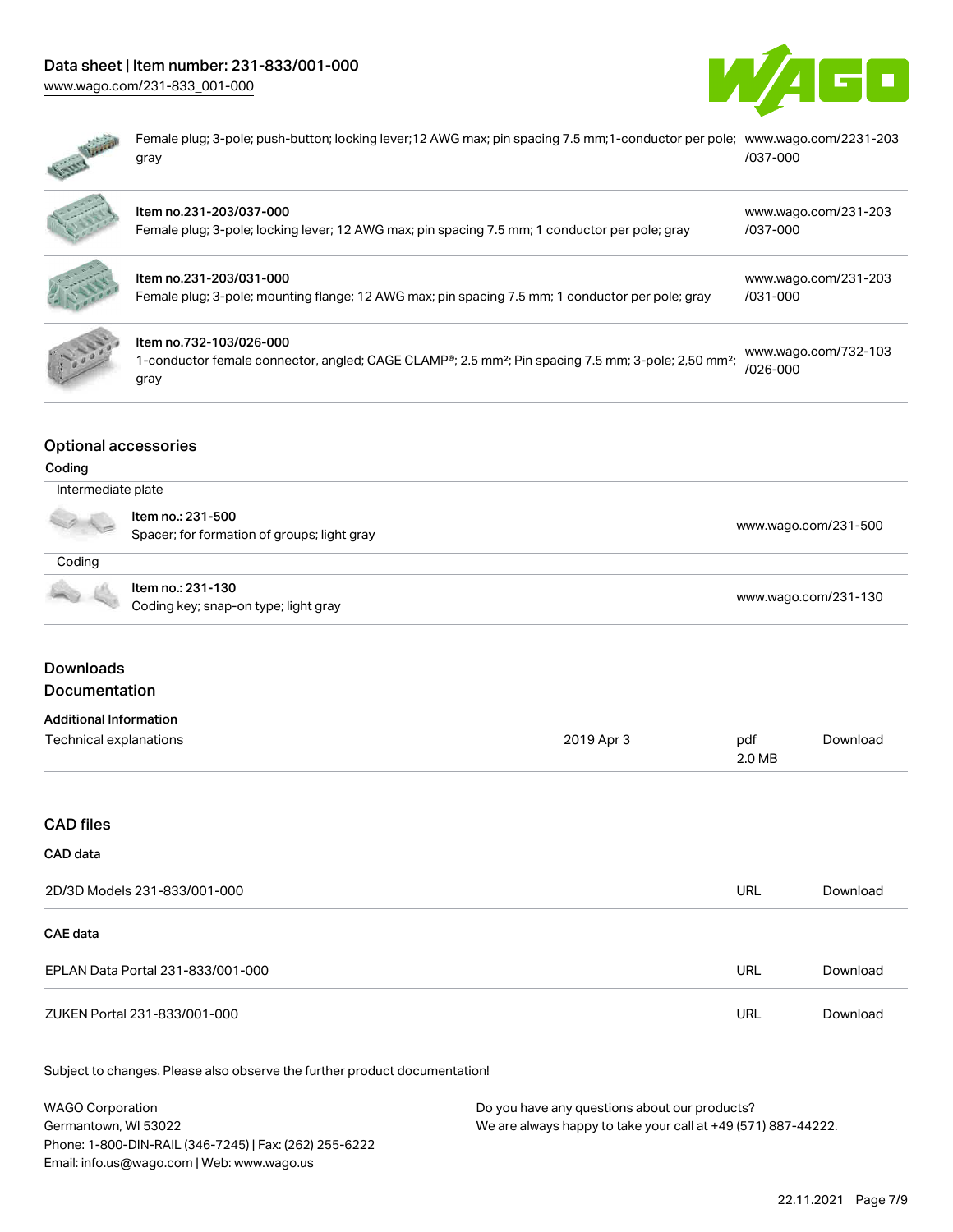#### EPLAN Data Portal 231-833/001-000 URL [Download](https://www.wago.com/global/d/EPLAN_URLS_231-833_001-000)

#### PCB Design

| Symbol and Footprint 231-833/001-000                                                | URL | Download |
|-------------------------------------------------------------------------------------|-----|----------|
| CAx data for your PCB design, consisting of "schematic symbols and PCB footprints", |     |          |

allow easy integration of the WAGO component into your development environment.

#### Supported formats:

- $\blacksquare$ Accel EDA 14 & 15
- $\blacksquare$ Altium 6 to current version
- П Cadence Allegro
- П **DesignSpark**
- П Eagle Libraries
- П KiCad
- $\blacksquare$ Mentor Graphics BoardStation
- $\blacksquare$ Mentor Graphics Design Architect
- Mentor Graphics Design Expedition 99 and 2000  $\blacksquare$
- $\blacksquare$ OrCAD 9.X PCB and Capture
- $\blacksquare$ PADS PowerPCB 3, 3.5, 4.X, and 5.X
- $\blacksquare$ PADS PowerPCB and PowerLogic 3.0
- П PCAD 2000, 2001, 2002, 2004, and 2006
- $\blacksquare$ Pulsonix 8.5 or newer
- $\blacksquare$ STL
- $\blacksquare$ 3D STEP
- $\blacksquare$ TARGET 3001!
- $\blacksquare$ View Logic ViewDraw
- $\blacksquare$ Quadcept
- $\blacksquare$ Zuken CadStar 3 and 4
- $\blacksquare$ Zuken CR-5000 and CR-8000

PCB Component Libraries (EDA), PCB CAD Library Ultra Librarian

#### Environmental Product Compliance

#### Compliance Search

Environmental Product Compliance 231-833/001-000 THT male header; 1.0 x 1.0 mm solder pin; angled; Pin spacing 7.5 mm; 3-pole; gray URL [Download](https://www.wago.com/global/d/ComplianceLinkMediaContainer_231-833_001-000)

Subject to changes. Please also observe the further product documentation!

WAGO Corporation Germantown, WI 53022 Phone: 1-800-DIN-RAIL (346-7245) | Fax: (262) 255-6222 Email: info.us@wago.com | Web: www.wago.us